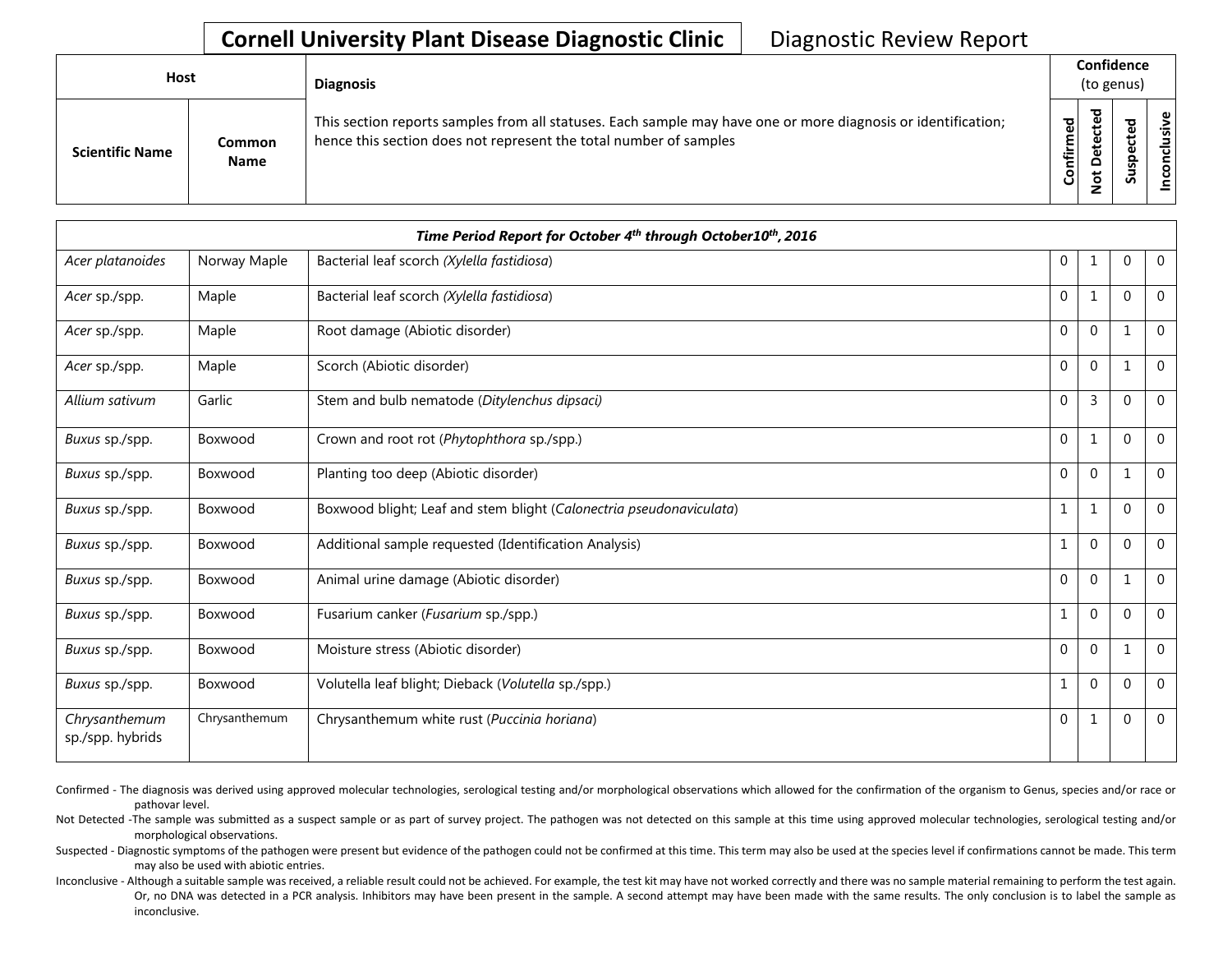## **Cornell University Plant Disease Diagnostic Clinic** | Diagnostic Review Report

| Host                   |                       | <b>Diagnosis</b>                                                                                                                                                                   |           | Confidence<br>(to genus) |   |        |
|------------------------|-----------------------|------------------------------------------------------------------------------------------------------------------------------------------------------------------------------------|-----------|--------------------------|---|--------|
| <b>Scientific Name</b> | Common<br><b>Name</b> | This section reports samples from all statuses. Each sample may have one or more diagnosis or identification;<br>hence this section does not represent the total number of samples | Confirmed | ᇃ<br>Φ<br>$\Omega$<br>ى  | ທ | ω<br>ġ |

| Chrysanthemum<br>Chrysanthemum<br>Insect damage (Unidentified Insect)<br>$\mathbf{0}$<br>sp./spp. hybrids<br>Coriandrum<br>Cilantro<br>Alternaria leaf spot (Alternaria sp./spp.)<br>$\mathbf{1}$<br>sativum | $\Omega$<br>$\Omega$ | $\Omega$ | $\mathbf{0}$<br>$\mathbf 0$ |
|--------------------------------------------------------------------------------------------------------------------------------------------------------------------------------------------------------------|----------------------|----------|-----------------------------|
|                                                                                                                                                                                                              |                      |          |                             |
|                                                                                                                                                                                                              |                      |          |                             |
| Cilantro<br>Rhizoctonia damping off (Rhizoctonia sp./spp.)<br>Coriandrum<br>1<br>sativum                                                                                                                     | $\Omega$             | $\Omega$ | $\mathbf{0}$                |
| Coriandrum<br>Cilantro<br>Unspecified pathology (Fusarium sp./spp.)<br>1<br>sativum                                                                                                                          | $\mathbf{0}$         | $\Omega$ | $\overline{0}$              |
| Commercial<br>Unknown abiotic disorder (Abiotic disorder)<br>$\mathbf 0$<br>Fragaria x<br>Strawberry;<br>ananassa<br>garden<br>strawberry                                                                    | $\mathbf 0$          | 1        | $\overline{0}$              |
| Fragaria x<br>Commercial<br>Unspecified pathology (Phytophthora sp./spp.)<br>1<br>Strawberry;<br>ananassa<br>garden<br>strawberry                                                                            | $\Omega$             | $\Omega$ | $\overline{0}$              |
| $\mathbf 0$<br>Excessive mulch (Abiotic disorder)<br>Ilex crenata<br>Japanese Holly                                                                                                                          | $\mathbf 0$          | 1        | $\mathbf 0$                 |
| $\mathbf 0$<br>Ilex crenata<br>Japanese Holly<br>High soil moisture (Abiotic disorder)                                                                                                                       | $\mathbf 0$          | 1        | $\mathbf 0$                 |
| Ilex crenata<br>Not pathogen; Saprophyte (Secondary Agents; Saprophytes; Unspecif.)<br>Japanese Holly<br>1                                                                                                   | $\mathbf{0}$         | $\Omega$ | $\mathbf{0}$                |
| High soil moisture (Abiotic disorder)<br>$\mathbf{0}$<br>Bayberry<br>Myrica sp./spp.                                                                                                                         | $\mathbf{0}$         | 1        | $\mathbf{0}$                |

Confirmed - The diagnosis was derived using approved molecular technologies, serological testing and/or morphological observations which allowed for the confirmation of the organism to Genus, species and/or race or pathovar level.

Not Detected -The sample was submitted as a suspect sample or as part of survey project. The pathogen was not detected on this sample at this time using approved molecular technologies, serological testing and/or morphological observations.

Suspected - Diagnostic symptoms of the pathogen were present but evidence of the pathogen could not be confirmed at this time. This term may also be used at the species level if confirmations cannot be made. This term may also be used with abiotic entries.

Inconclusive - Although a suitable sample was received, a reliable result could not be achieved. For example, the test kit may have not worked correctly and there was no sample material remaining to perform the test again. Or, no DNA was detected in a PCR analysis. Inhibitors may have been present in the sample. A second attempt may have been made with the same results. The only conclusion is to label the sample as inconclusive.